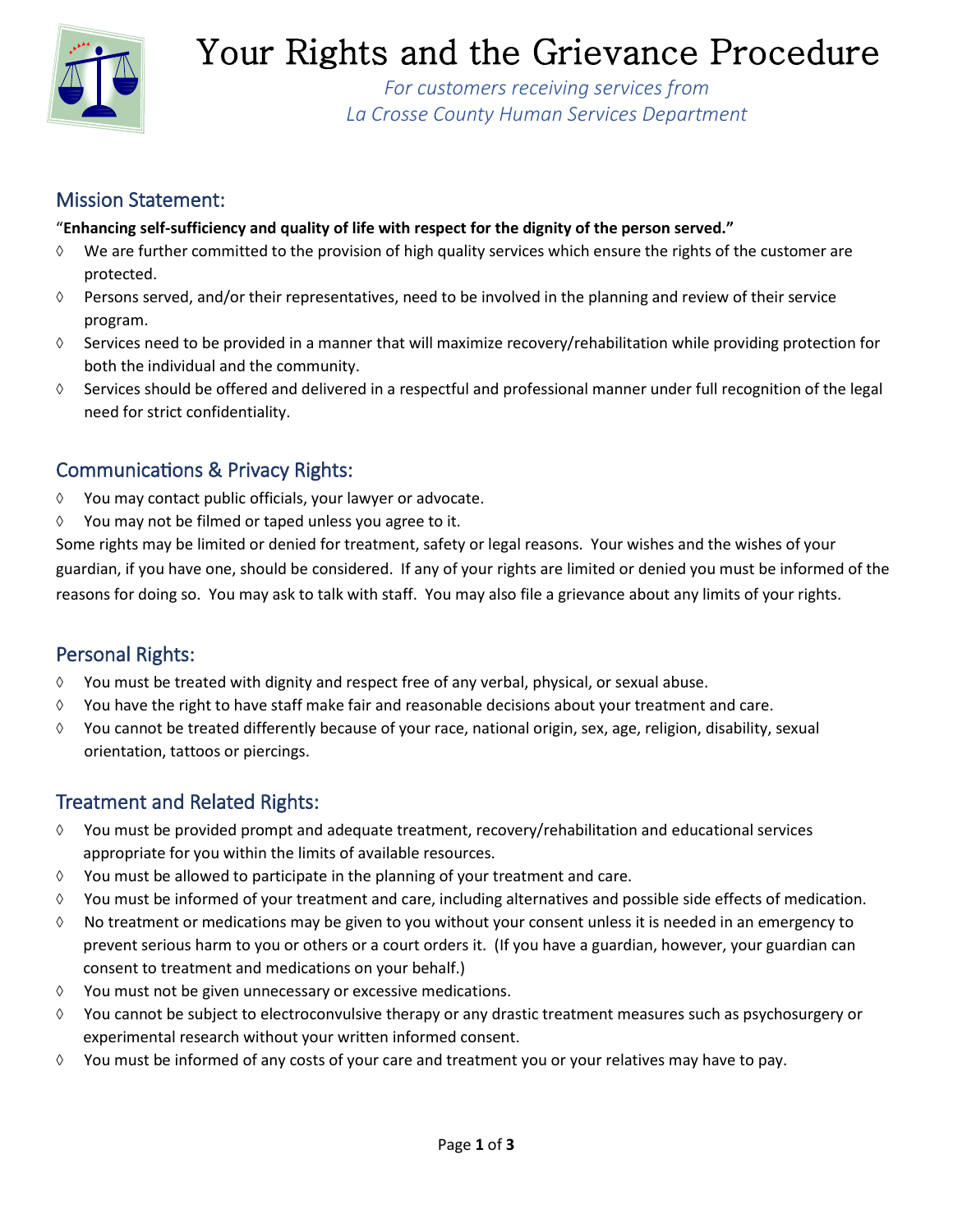

# Your Rights and the Grievance Procedure

*For customers receiving services from La Crosse County Human Services Department*

### Record Privacy and Access Laws:

Under Wisconsin Statute sec. 51.30 and HSS 92, Wisconsin Administrative Code.

- $\Diamond$  Your treatment information must be kept private (confidential).
- $\Diamond$  Your records cannot be released without your consent, unless the law specifically allows for it.
- $\Diamond$  You can ask to see your records. You must be shown any records about your physical health or medications. Staff may limit how much of the rest of your records you can see while you are receiving services. You must be informed of the reason for such limits. You can challenge those reasons in the grievance process. After discharge, you can see your entire record if you ask to do so.
- $\Diamond$  If you believe something in your records is wrong, you can challenge its accuracy. If staff will not change the part of your record you have challenged, you can put your own version in your record.

## Right of Access to Courts:

- You may sue for damages or other court relief if you believe any of your rights have been violated.
- $\Diamond$  Involuntary patients can ask a court to review the order to place them in a facility.

## Grievance Procedure:

Any grievance procedure is in addition to and does not limit your rights to pursue other remedies, including the courts. The following procedure is used by the LA CROSSE COUNTY HUMAN SERVICES DEPARTMENT.

You or any other person (including employees of provider agencies) acting on your behalf may use the grievance procedure.

There is no limit to the number of grievances which you may submit.

The first grievance made will be investigated before any additional complaints you make, except in emergencies.

Complaints by several persons about the same issue may be investigated together.

Grievance proceedings may end at any time if all parties concerned agree.

Forms for filing complaints are available to you. You can also file a grievance verbally.

No person may be punished for using the grievance procedure.

*If you feel your rights have been violated, you may have the right to complain, to use a grievance procedure, or to bring a court action.*

You are encouraged to first discuss any problems you have with the people involved. If you still have a problem, you may obtain a complaint form and submit it to the Clients Rights Grievance Coordinator (CRGC) within 45 days of the incident.